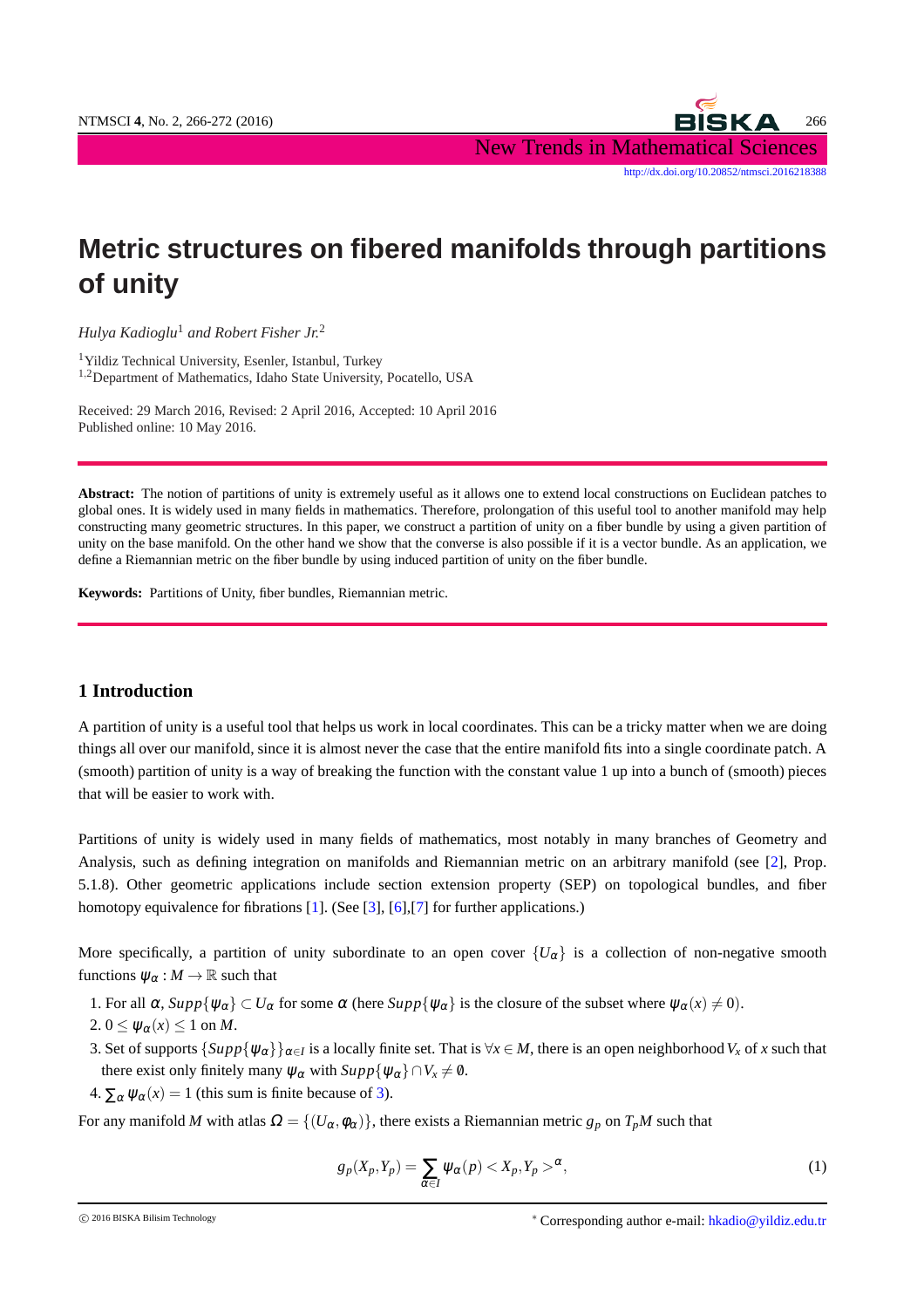

where  $p \in M$ , and  $\{\psi_{\alpha}\}\$ is a partition of unity subordinate to  $\Omega$ . Here for each  $\alpha$ , we label  $\langle \cdot, \rangle^{\alpha}$  as the usual dot product with respect to the coordinate basis over  $U_{\alpha}$ .

In this paper, we suppose that all manifolds are real, and that manifolds are smooth and finite-dimensional. We shall require the topology on each manifold to be Hausdorff, second-countable, and connected. It follows from these assumptions that our manifolds admit partitions of unity.

**Organization:** In section 2, we define a partition of unity on  $\mathbb{E}$  by using an arbitrary partition of unity on *M*, which we call induced partition of unity. We also show that one can construct a partition of unity on *M* by using a partition of unity on a vector bundle  $\mathbb E$ . In section 3, we use the induced partition of unity to define a Riemannian metric on  $\mathbb E$ . We call this metric as the induced metric on E.

# <span id="page-1-2"></span>**2 Induced partition of unity**

<span id="page-1-0"></span>In this section, we give some theorems/definitions to define an induced partition of unity on a fiber bundle  $(\mathbb{E}, \pi, M, F)$ .

**Lemma 1.** *Suppose that*  $f : M \to \mathbb{R}$  *be a function,*  $\pi : \mathbb{E} \to M$  *be a surjective map, and*  $\Delta = \{x \in M : f(x) \neq 0\}$ *, and*  $\Delta' = \{h \in \mathbb{E} : (f \circ \pi)(h) \neq 0\}$ *. Then*  $\pi(\Delta') = \Delta$ *.* 

*Proof.* Assume that  $x \in \pi(\Delta')$ , then

$$
x = \pi(h), \ \ (f \circ \pi)(h) \neq 0,
$$

which implies that

$$
x \in M, \ f(x) \neq 0.
$$

Then  $x \in \Delta$ , which shows that  $\pi(\Delta') \subset \Delta$ .

Assume that  $x \in \Delta$ . Then we have

$$
x \in M, \ f(x) \neq 0.
$$

Since  $\pi$  is a surjective map, then there exists  $h \in \mathbb{E}$  such that  $x = \pi(h)$ . Therefore  $h \in \pi^{-1}(x)$  and  $f(x) \neq 0$ .

$$
h \in \pi^{-1}(x), \ f(\pi(h)) \neq 0
$$
  
\n
$$
h \in \mathbb{E}, \ (f \circ \pi)(h) \neq 0
$$
  
\n
$$
h \in \Delta', \ \pi(h) = x
$$
  
\n
$$
x \in \pi(\Delta'),
$$

which shows that  $\Delta \subset \pi(\Delta')$ .

**Remark [1](#page-1-0).** If additionally, the function  $\pi$  in Lemma 1 is continuous, then there exists a following relation between supports of functions *f* and  $f \circ \pi$ 

$$
supp\{f\} = \pi(supp\{f\circ\pi\}).
$$

<span id="page-1-1"></span>**Theorem 1.** Let  $\mathbb E$  *be a fibered manifold with base space M. If*  $\{\psi_\alpha\}$  *is a smooth partition of unity of M subordinate to its*  $a$ tlas  $\{(U_\alpha,\phi_\alpha)\}$ , then  $\{\psi_\alpha\circ\pi\}$  is a smooth partition of unity of  $\Bbb E$  subordinate to the open cover  $\{(\pi^{-1}(U_\alpha)\}$ . Moreover, *if*  $E$  *is a fiber bundle, then*  $\{\psi_\alpha \circ \pi\}$  *is a smooth partition of unity subordinate to the atlas*  $\{(\pi^{-1}(U_\alpha),(\phi_\alpha \times \eta) \circ \Phi_\mathbb{E})\}$  *of* E*.*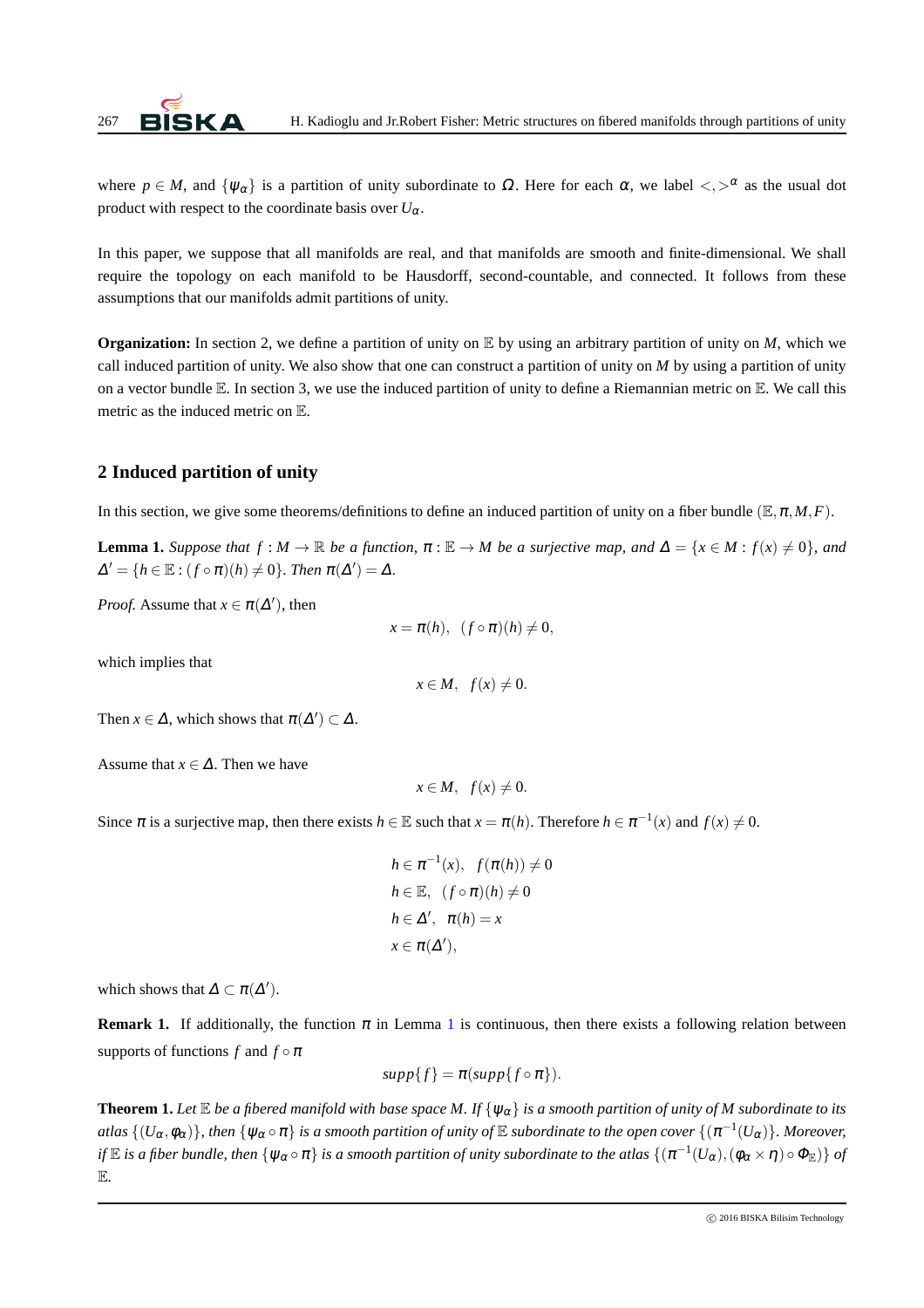*Proof.* We begin our proof by showing that each support is a subset of  $\pi^{-1}(U_\alpha)$ . Since  $\{\psi_\alpha\}$  is a partition of unity subordinate to  $\{U_\alpha\}$ , then for each  $\alpha$ ,  $supp\{\psi_\alpha\} \subset U_\alpha$ . Moreover, since  $\pi$  is a surjective continuous function, then from Remark 1, we have

$$
supp\{\psi_{\alpha}\}=\pi(supp\{\psi_{\alpha}\circ\pi\}),
$$

which is a subset of  $U_{\alpha}$ , that is  $\pi(supp\{\psi \circ \pi\}) \subset U_{\alpha}$ . This implies  $supp\{\psi_{\alpha} \circ \pi\} \subset \pi^{-1}(U_{\alpha})$ .

The second condition is obvious, since  $Im(\psi_{\alpha} \circ \pi) \subset Im(\psi_{\alpha})$ , then we have

$$
0\leq (\psi_\alpha\circ\pi)(h)\leq 1.
$$

The equations comes from the surjectiveness of the function  $\pi$ .

To show the third condition to hold, we show that there exists finite number of index  $\alpha$  such that  $\forall h \in \mathbb{E}$ ,  $(\psi_{\alpha} \circ \pi)(h) \neq 0.$ 

Let

$$
I'_x = \{ \alpha \in I : Supp\{\psi_{\alpha}\} \cap V_x \neq \emptyset \}
$$

and

$$
I''_h = \{ \alpha \in I : \mathit{Supp}\{\psi_\alpha \circ \pi\} \cap W_h \neq \emptyset \}
$$

where for all  $x \in M$ ,  $V_x$  represents an open neigbourhood of x, and  $W_h = \pi^{-1}(V_x)$  with  $\pi(h) = x$ . Since  $\pi$  is a continuous function, then  $W_h$  is an open neighborhood of *h*. Since  $\{\psi_\alpha\}$  is a partition of unity, then  $I'_x$  is a finite set.

Suppose that  $\alpha \in I_h''$ , then

$$
\exists \tilde{h} \in Supp \{ \psi_{\alpha} \circ \pi \} \cap W_h
$$
  

$$
\pi(\tilde{h}) \in \pi(Supp \{ \psi_{\alpha} \circ \pi \}) \text{ and } \pi(\tilde{h}) \in \pi(W_h) \subset V_x.
$$

By Remark 1, we have

$$
\pi(\tilde{h}) \in Supp\{\psi_{\alpha}\} \text{ and } \pi(\tilde{h}) \in V_x
$$

$$
Supp\{\psi_{\alpha}\} \cap V_x \neq \emptyset
$$

$$
\alpha \in I'_x,
$$

which implies that  $I''_h \subset I'_x$  for all  $h \in \mathbb{E}$ , and  $\pi(h) = x \in M$ . Since  $I'_x$  is a finite, then  $I''_h$  is also finite. Thus set of supports of  $\{\psi_{\alpha} \circ \pi\}$  is locally finite set.

To show the last condition, we should show that the sum of all elements in the image of  $\psi_{\alpha} \circ \pi$  is 1. Since  $\pi$  is a surjective map, there exists  $x \in M$  such that  $\pi(h) = x$  for all  $h \in \mathbb{E}$ . Then  $\forall h \in \mathbb{E}$ 

$$
\sum_{\alpha \in I} (\psi_\alpha \circ \pi)(h) = \sum_{\alpha \in I} \psi_\alpha(x) = 1
$$

which implies that  $\{\psi_\alpha \circ \pi\}$  is a partition of unity subordinate to the open cover  $\pi^{-1}(U_\alpha)$ . Since  $\{\psi_\alpha\}$  is smooth, then  $\{\psi_\alpha \circ \pi\}$  is also smooth. If E is a fiber bundle, then for every atlas  $\{(U_\alpha,\phi_\alpha)\}\)$ , there exists an adapted coordinate system

c 2016 BISKA Bilisim Technology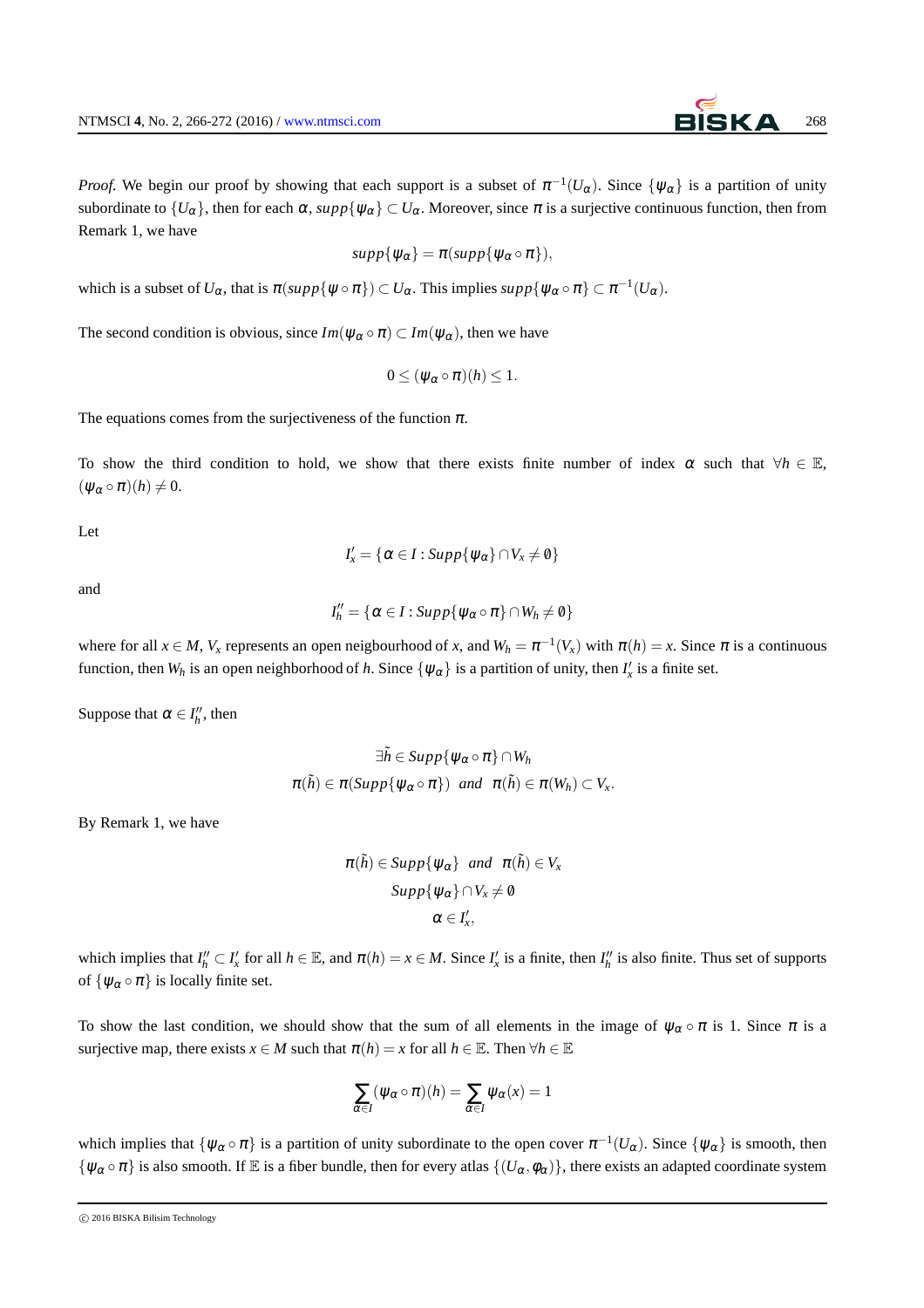

([\[8\]](#page-6-2), Prop 1.1.14)

<span id="page-3-0"></span>defined by

$$
y_{\alpha} : \pi^{-1}(U_{\alpha}) \to U_{\alpha} \times V_{\alpha}
$$
  

$$
y_{\alpha} = (\phi_{\alpha} \times \eta_{\alpha}) \circ \Phi_{\mathbb{E}},
$$
 (2)

where  $V_\alpha = (pr_2 \circ \Phi_\mathbb{E}) (\pi^{-1}(U_\alpha))$ . Therefore  $\{\psi_\alpha \circ \pi\}$  is a partition of unity subordinate to adapted atlas  $\{(\pi^{-1}(U_\alpha),y_\alpha)\}.$ 

By above theorem define a partition of unity on  $E$  which is induced by any partition of unity subordinate to  $\Omega$ . We recall that the induced partition of unity is the set of pull-back functions  $\pi^*\psi_\alpha$ . The natural question is in which conditions the converse statement holds. Next theorem takes care of this issue.

**Theorem 2.** *If*  $(E, \pi, M, F)$  *is a vector bundle, then every partition of unity*  $\{\widetilde{\psi}_\alpha\}$  *on*  $E$  *induce a pull-back partition of unity*  $s^* \widetilde{\psi}_{\alpha}$  *on M, where*  $s \in \Gamma(\pi)$ *.* 

*Proof.* Suppose that  $\{\widetilde{\psi}_\alpha\}$  be a partition of unity subordinate to  $\pi^{-1}(U_\alpha)$ . Since E is a vector bundle, there exists a (global) section  $s \in \Gamma(\pi)$ . To show the condition [1,](#page-0-1) suppose that *I* be an index set, and let  $A = \{h \in \mathbb{E} : \widetilde{\psi}_{\alpha}(h) \neq 0\}$  (therefore  $\overline{A} = Supp\{\widetilde{\psi}_{\alpha}\}\text{, and }A' = \{x \in M : (\widetilde{\psi}_{\alpha} \circ s)(x) \neq 0\}$ . Then

$$
\pi(A) = \{ \pi(h) : \widetilde{\psi}_{\alpha}(h) \neq 0 \}
$$

If  $x \in A'$  then

$$
(\widetilde{\psi}_{\alpha} \circ s)(x) \neq 0
$$
  

$$
\widetilde{\psi}_{\alpha}(h) \neq 0, \quad s(x) = h
$$
  

$$
\widetilde{\psi}_{\alpha}(h) \neq 0, \quad x = \pi(h)
$$
  

$$
x \in \pi(A)
$$

which leads to  $A' \subset \pi(A)$ . On the other hand, since  $\pi$  is a continuous function, then  $\bar{A'} \subset \pi(\bar{A})$ . Since  $\{\widetilde{\psi}_\alpha\}$  is a partition of unity subordinate to  $\pi^{-1}(U_\alpha)$ , then  $\bar{A} = Supp\{\widetilde{\psi}_\alpha\} \subset \pi^{-1}(U_\alpha)$ . Therefore

$$
Supp\{s^*(\widetilde{\psi}_\alpha)\}=\overline{A'}\subset \pi(\overline{A})\subset U_\alpha.
$$

For the third condition, suppose that

$$
I_x = \{ \alpha \in I : \exists V_x \in N(x), \mathop{\mathit{Supp}} \{ s^* \widetilde{\psi}_\alpha \} \cap V_x \neq \emptyset \},\
$$

here,  $N(x)$  represents the neighborhoods of *x*. To show  $\{s^*\widetilde{\psi}_\alpha\}$  is locally finite, we need to show that  $I_x$  is finite for all *x* ∈ *M*.

Suppose that  $A'_\alpha = \{y \in M : s^*(\widetilde{\psi}_\alpha)(y) \neq 0\}$ , then  $Supp\{s^*\widetilde{\psi}_\alpha\} = A^{\overline{\imath}}_\alpha$ . Therefore,  $\forall \alpha \in I_x$ , there exists an open neighborhood  $V_x$  of *x* such that

$$
\exists z \in V_x \cap \overline{A'_\alpha}
$$
  

$$
s(z) \in s(V_x), \text{ and } s(z) \in \overline{s(A'_\alpha)}
$$
  

$$
s(z) \in \pi^{-1}(V_x), \text{ } s(z) \in \overline{s(A'_\alpha)}
$$
  

$$
\pi^{-1}(V_x) \cap \overline{s(A'_\alpha)} \neq \emptyset.
$$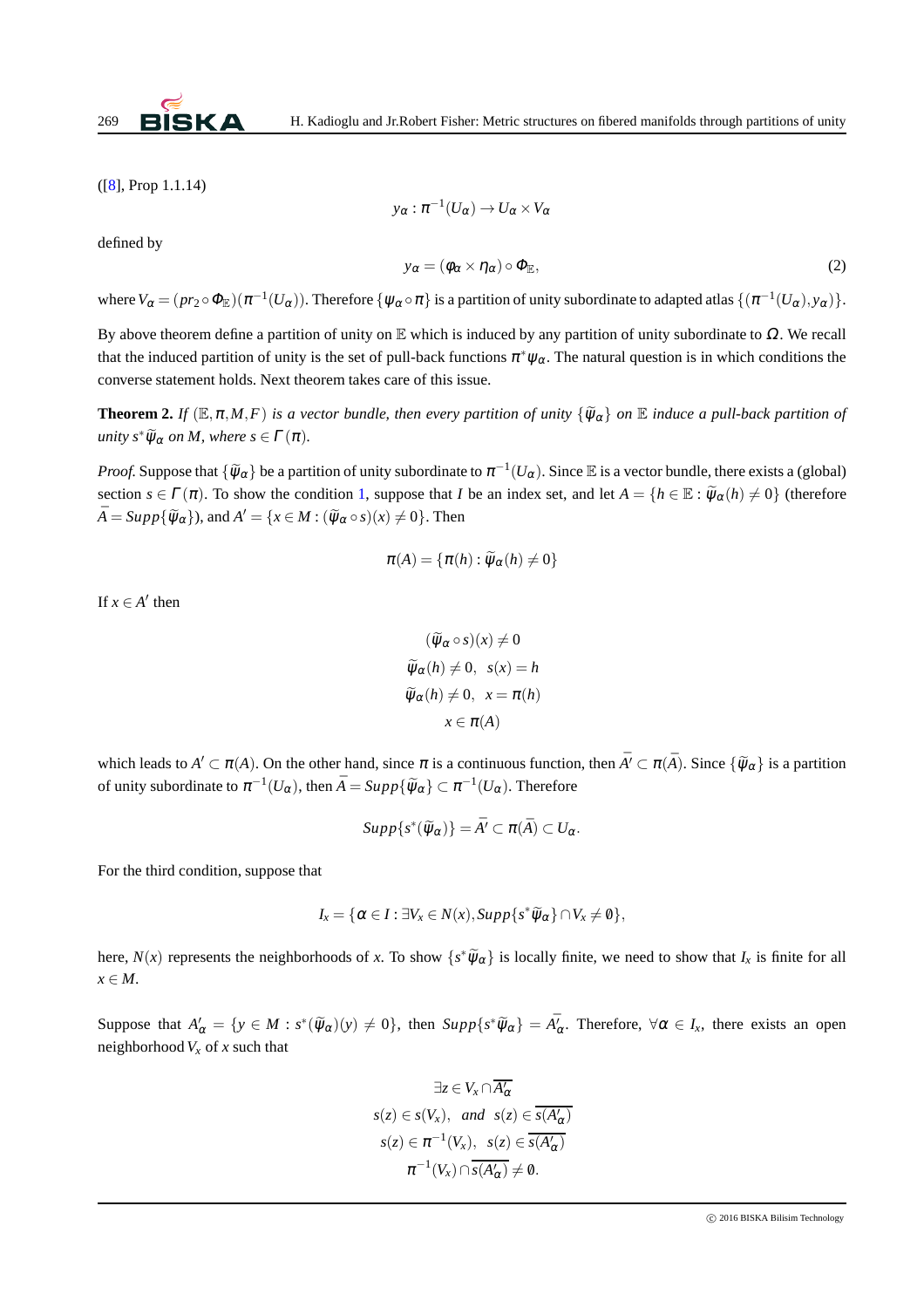Since  $\pi$  is a continuous function, and  $V_x$  is open, then  $\pi^{-1}(V_x)$  is an open. On the other hand since  $s(x) \in s(V_x) \subset \pi^{-1}(V_x)$ , then  $\pi^{-1}(V_x)$  is an open neighborhood of  $s(x)$ .

So far, we have shown that there exists an open neighborhood  $\pi^{-1}(V_x)$  of  $s(x)$  such that

<span id="page-4-0"></span>
$$
\pi^{-1}(V_x) \cap \overline{s(A'_\alpha)} \neq \emptyset. \tag{3}
$$

On the other hand, suppose that  $z' \in s(A'_\alpha)$ . Then there exists a  $z \in A'_\alpha$  such that  $z' = s(z)$ . Then  $\psi_\alpha(z') = (\psi_\alpha \circ s)(z) \neq 0$ , which implies that  $z' \in A_\alpha$ . Since *s* is a continuous function, then  $\overline{s(A'_\alpha)} \subset \overline{A_\alpha}$ . From Equation [3,](#page-4-0) we have

$$
\pi^{-1}(V_x)\cap \bar{A_\alpha}\neq \emptyset,
$$

which shows that  $\alpha \in \widetilde{I}_{s(x)}$ . Therefore  $I_x \subset \widetilde{I}_{s(x)}$ . Since  $\widetilde{\psi}_{\alpha}$  is a partition of unity, then for all  $h \in \mathbb{E}, \widetilde{I}_h$  is finite. Since  $s(x) \in \mathbb{E},$ then  $\widetilde{I}_{s(x)}$  is finite, which implies that  $I_x$  is finite. So, set of supports  $Supp\{\widetilde{\psi}_\alpha \circ s\}$  is locally finite. Thus, condition 3 holds. Conditions 2 and 4 can be shown easily. Then,  $\{\widetilde{\psi}_{\alpha} \circ s\}$  is a partition of unity subordinate to  $\{U_{\alpha}\}\$ .

**Corollary 1.** *If*  $(E, \pi, M, F)$  *is a fiber bundle, and if*  $\{\psi_{\alpha}\}\$  *is a partition of unity subordinate to an atlas on M, then for all*  $x \in M$ , there exists a partition of unity  $\{\bar{\psi}_\alpha\}$  subordinate to an atlas  $\Theta = \{(V_\alpha, \eta_\alpha)\}\$  on F with the property that  $\Psi_{\alpha}(v) = \Psi_{\alpha}(x)$ , where  $v \in \chi_{\alpha}(\pi^{-1}\{x\})$  and  $V_{\alpha} = (\mathit{pr}_2 \circ \Phi_{\mathbb{E}})(\pi^{-1}(U_{\alpha}))$ .

*Proof.* If  $(E, \pi, M, F)$  is a fiber bundle, then for all  $x \in M$ , there exists a diffeomorphism  $\gamma_x : \pi^{-1}\{x\} \to F$  (which leads  $(\gamma_x)^{-1}$  being a diffeomorphism) and if  $\{\psi_\alpha\}$  is a partition of unity subordinate to an atlas  $\{(U_\alpha,\phi_\alpha)\}\)$ , then by Theorem [1,](#page-1-1)  $\{\psi_\alpha \circ \pi\}$  is a partition of unity subordinate to an adapted atlas  $\{\pi^{-1}(U_\alpha), y_\alpha\}\)$ , where  $y_\alpha$  is defined by Equation [2.](#page-3-0) Suppose that  $\bar{\psi}_{\alpha} = \psi_{\alpha} \circ \pi \circ \gamma_{x}^{-1}$  for all  $x \in M$ . Since  $(\gamma_{x})^{-1}$  is a diffeomorphism (therefore it is surjective and smooth), then  $\bar{\psi}_{\alpha}$  is also a partition of unity subordinate to the atlas  $\{(V_{\alpha}, \eta_{\alpha})\}\)$ . Also, for all  $v \in F$ ,

$$
\overline{\psi}_{\alpha}(v) = (\psi_{\alpha} \circ \pi \circ \gamma_{x}^{-1})(v)
$$
  
= (\psi\_{\alpha} \circ \pi)(\Phi\_{\mathbb{E}}^{-1}(x, v))  
= (\psi\_{\alpha} \circ pr\_{1})(x, v)  
= \psi\_{\alpha}(x),

where  $v \in \gamma_x(\pi^{-1}\{x\})$ , which finishes the proof.

**Definition 1.** We call  $\{\psi_{\alpha} \circ \pi\}$  *and*  $\{\bar{\psi}_{\alpha}\}$  *as induced partitions of unity on*  $\mathbb E$  *and*  $F$  *respectively.* 

#### **3 Riemannian Metrics**

We now define the induced Riemannian metrics on  $E$  and  $F$ , by the above partition of unities on  $E$  and  $F$  respectively, which are defined in Section [2.](#page-1-2)

**Theorem 3.** *Suppose that*  $(E, \pi, M, F)$  *be a fiber bundle. By Equation [1,](#page-0-2) the induced Riemannian metric*  $g_{E}$  *on*  $E$  *(by partition of unity subordinate to adapted atlas) is defined as follows:*

<span id="page-4-1"></span>
$$
g_{\mathbb{E}}(\bar{V},\bar{W})=g_M(\pi_*(\bar{V}),\pi_*(\bar{W})+g_F(\gamma_*(\bar{V}),\gamma_*(\bar{W}))
$$
\n(4)

*Here,*  $g_F$  *is the metric, constructed by the induced partition unity*  ${\bar{\psi}_{\alpha}}$ *.* 

c 2016 BISKA Bilisim Technology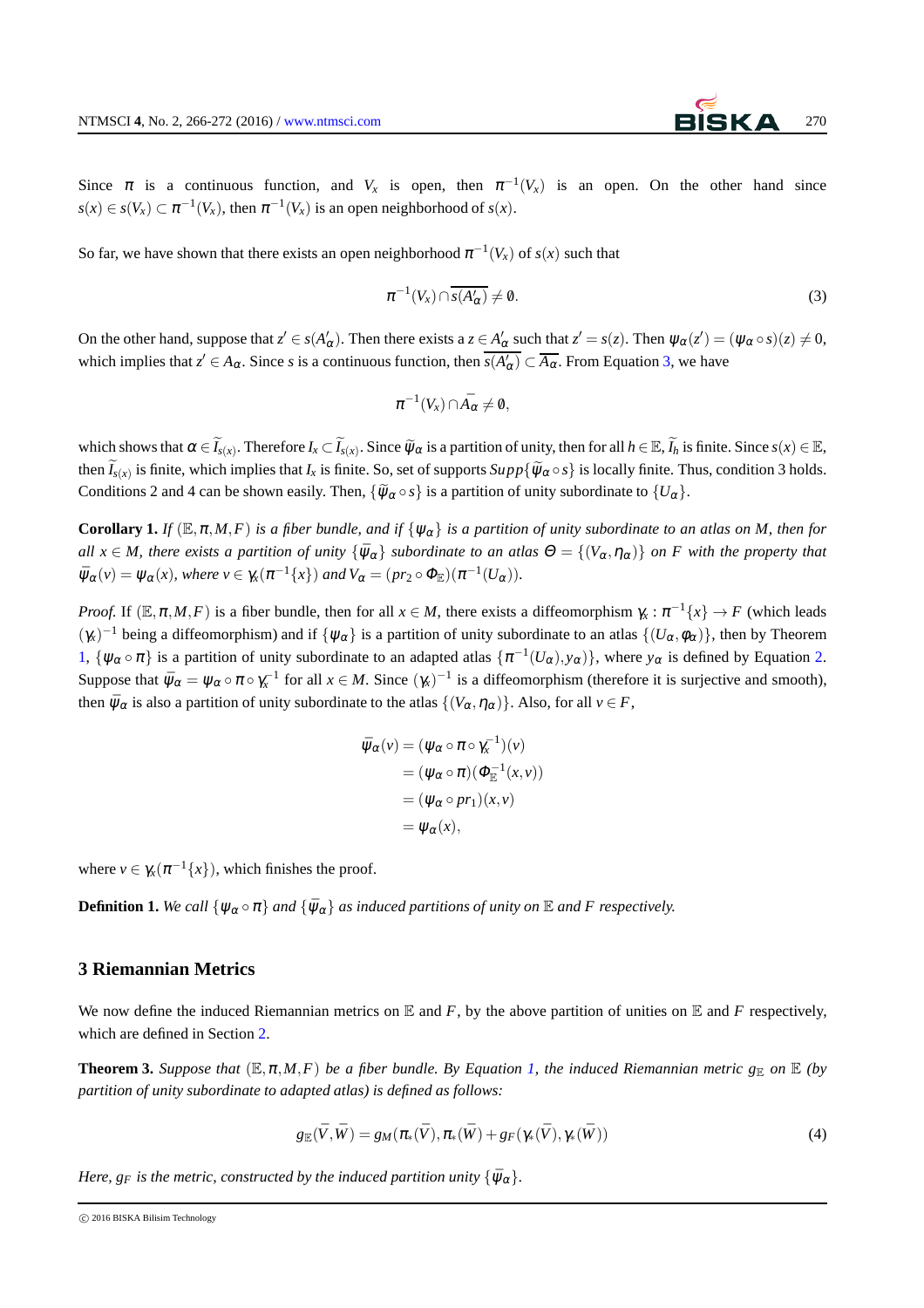

<span id="page-5-3"></span>*Proof.*

$$
y_{\alpha} = (\phi_{\alpha} \times \eta_{\alpha}) \circ \Phi_{\mathbb{E}} = (\phi_{\alpha} \circ \pi, \eta_{\alpha} \circ pr_2 \circ \Phi_{\mathbb{E}}). \tag{5}
$$

To define the induced metric  $g_{\mathbb{E}}$  on  $\mathbb{E}$ , we first compute  $\langle , \rangle_h^{\alpha}$  for all  $h \in \mathbb{E}$ . For all  $\bar{V}_h, \bar{W}_h \in T_h \mathbb{E}$ ,

$$
<\bar{V}_h, \bar{W}_h>^{\alpha}_{h} = <(y_{\alpha})_*(\bar{V}), (y_{\alpha})_*(\bar{W})>
$$

By using Equation [5](#page-5-3) we have

$$
\langle \bar{V}_h, \bar{W}_h \rangle_h^{\alpha} = \langle ((\phi_{\alpha} \circ \pi)_*(\bar{V}_h), (\eta_{\alpha} \circ pr_2 \circ \Phi_{\mathbb{E}})_*(\bar{V}_h)), ((\phi_{\alpha} \circ \pi)_*(\bar{W}_h), (\eta_{\alpha} \circ pr_2 \circ \Phi_{\mathbb{E}})_*(\bar{W}_h)) \rangle = \langle (\phi_{\alpha})_*(\pi_*(\bar{V}_h)), (\phi_{\alpha})_*(\pi_*(\bar{W}_h)) \rangle + \langle (\eta_{\alpha} \circ pr_2 \circ \Phi_{\mathbb{E}})_*(\bar{V}_h), (\eta_{\alpha} \circ pr_2 \circ \Phi_{\mathbb{E}})_*(\bar{W}_h) \rangle = \langle \pi_*(\bar{V}_h)), \pi_*(\bar{W}_h) \rangle \sim_{\alpha}^{\alpha} + \langle (pr_2 \circ \Phi_{\mathbb{E}})_*(\bar{V}_h), pr_2 \circ \Phi_{\mathbb{E}})_*(\bar{V}_h) \rangle_h^{\alpha}
$$

where  $\Phi_{\mathbb{E}}(h) = (x, v)$ . At this point we need to note that for all  $x \in M$ , there exists a diffeomorphism  $\gamma_x : \pi^{-1}\{x\} \to F$ with  $\gamma_x = pr_2 \circ \Phi_{\mathbb{E}}$ , therefore we can rewrite the last equation as follows:

<span id="page-5-4"></span>
$$
\langle \nabla_h, \bar{W}_h \rangle^{\alpha}_{h} = \langle \pi_*(\bar{V}_h)), \pi_*(\bar{W}_h) \rangle \rangle^{\alpha}_{x} + \langle (\chi)_*(\bar{V}_h), (\chi)_*(\bar{V}_h) \rangle^{\alpha}_{y}
$$
(6)

where  $\Phi_{\mathbb{E}}(h) = (x, v)$ .

Now we define the induced metric  $g_{\mathbb{E}}$  on  $\mathbb{E}$  by using Equation [6.](#page-5-4) For all  $h \in \mathbb{E}$ ,

$$
g_{\mathbb{E}}(\bar{V}_h, \bar{W}_h)
$$
  
\n
$$
= \sum_{\alpha \in I} (\psi_\alpha \circ \pi)(h) < \bar{V}_h, \bar{W}_h >^{\alpha}_h
$$
  
\n
$$
= \sum_{\alpha \in I} \psi_\alpha(x) (<\pi_*(\bar{V}_h)), \pi_*(\bar{W}_h)) >^{\alpha}_x + <(\gamma_x)_*(\bar{V}_h), (\gamma_x)_*(\bar{V}_h) >^{\alpha}_v)
$$
  
\n
$$
= \sum_{\alpha \in I} \psi_\alpha(x) < \pi_*(\bar{V}_h), \pi_*(\bar{W}_h) >^{\alpha}_x + \sum_{\alpha \in I} \psi_\alpha(x) < (\gamma_x)_*(\bar{V}_h), (\gamma_x)_*(\bar{W}_h) >^{\alpha}_v
$$
  
\n
$$
= g_M(\pi_*(\bar{V}_h), \pi_*(\bar{W}_h)) + \sum_{\alpha \in I} \bar{\psi}_\alpha(v) < (\gamma_x)_*(\bar{V}_h), (\gamma_x)_*(\bar{V}_h) >^{\alpha}_v
$$
  
\n
$$
= g_M(\pi_*(\bar{V}_h), \pi_*(\bar{W}_h)) + g_F((\gamma_x)_*(\bar{V}_h), (\gamma_x)_*(\bar{W}_h)),
$$

which ends the proof.

**Definition 2.** We call  $g_{\mathbb{E}}$  in Equation [4](#page-4-1) as induced Riemannian metric on  $\mathbb{E}$ .

**Acknowledgements.** Hulya Kadioglu would like to thank the Idaho State University Department of Mathematics for being such nice hosts during her visit between August 2015- September 2016. She also acknowledges library support from ISU.

## <span id="page-5-1"></span>**References**

- <span id="page-5-0"></span>[1] Dold, A., Partitions of Unity in the Theory of Fibrations, Annals of Math, 78 (2), pp: 223-255, 1963.
- <span id="page-5-2"></span>[2] Lovett, S., Differential Geometry of Manifolds, AK Peters, Ltd., Natick, Massachusetts, 2010.
- [3] Lee, J. M., Introduction to Smooth Manifolds, Springer Science+Business, Newyork, 2003.